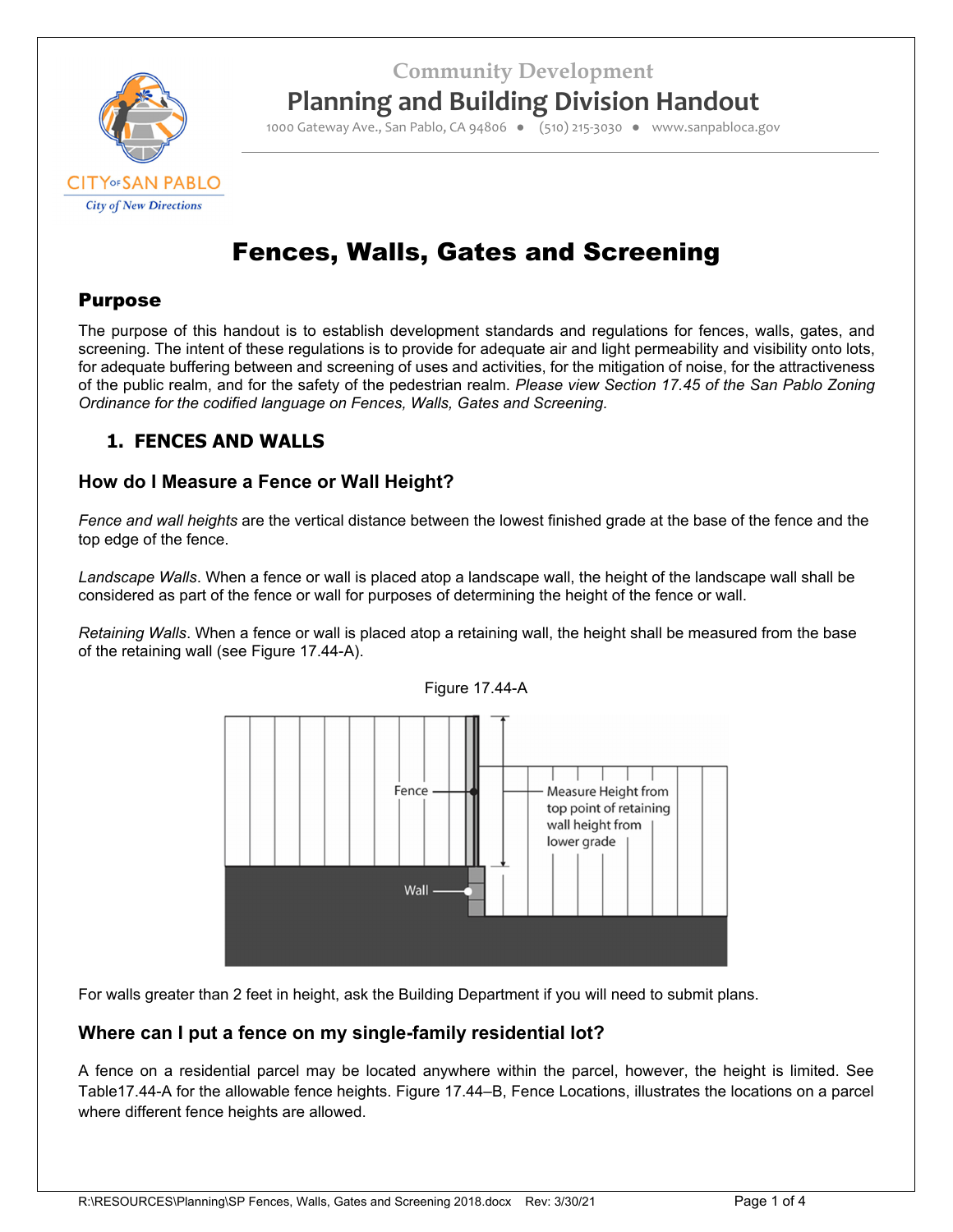#### Table 17.44-A, Residential Fence Standards

| Table 44-A                              | <b>Residential Fence Standards</b> |                             |  |
|-----------------------------------------|------------------------------------|-----------------------------|--|
| Location of Fence, Hedge, or Wall       | Maximum Height                     | <b>Minimum Transparency</b> |  |
| Front Yard                              | 3 feet <sup>1,2,</sup>             | 0%                          |  |
| Rear or Interior Side Yard              | $6$ feet <sup>4</sup>              | $0\%$ <sup>5</sup>          |  |
| Corner Side Yard                        | $6$ feet <sup>3</sup>              | 0%                          |  |
| Corner Lot Vision Triangle <sup>5</sup> | 3 feet                             | 50%                         |  |

*1. Fences permitted to be solid (not open view up to 3 feet in height).*

2. Gated archways over front yard walkways may exceed height limit, but not to exceed a height of 6 feet.

3. Fences may be permitted above 6 feet with administrative approval, not to exceed a total height of 8 feet. Only permitted where needed to block *storage, recycling, or other service areas on neighboring properties or when needed to address privacy concerns.*

*4. See Figure 17‐44‐B*

*5. Between commercial and residential zoned properties, see non‐residential requirements*



Figure 17.44-B, Fence Location

*Please review the Municipal Code Section for a Minor Adjustment, Section 17.18.070, of the City of San Pablo Zoning Ordinance for the language and process for an increase in the fence height. This request for a Minor Adjustment requires submission of an application, related Planning fee, plans, and requires review by the Zoning Administrator.* 

#### Where can I put a fence on my multi-family or non-residential lot?

The graphic below illustrates where a fence can be built for a multi-family or non-residential lot.

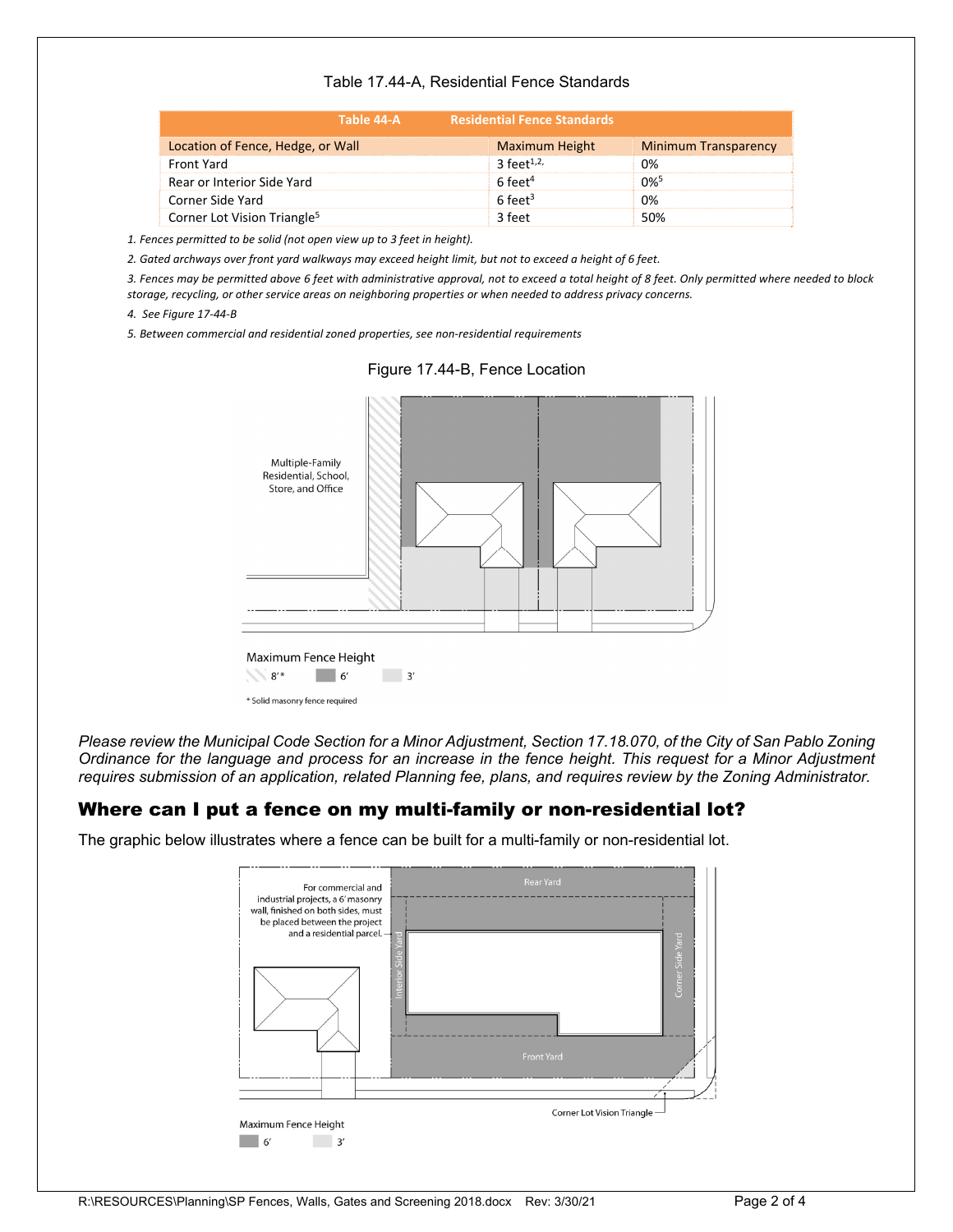#### What is a Corner Lot Vision Triangle? Section 17.46.070 of the San Pablo Zoning Ordinance.

Vision triangles apply only to corner lots. The boundaries of a vision triangle are formed by drawing lines from the point of intersection of a lot's street corner property lines to points thirty feet along the two property lines and then connecting the two points with a straight line.



# What are the regulations for a Corner Lot Vision Triangle?

*Residential Districts.* No wall, fence, gate, or hedge higher than three feet shall be erected or maintained on a corner lot in any residential district within the area called the vision triangle.

*Other Districts.* In any district other than a residential district, no wall, fence, gate, hedge, or other obstruction to view shall be erected or maintained between three feet and eight feet above grade on any corner lot within the area called the vision triangle.

*Planting and Landscape Materials*. Planting and landscape materials (except for street trees) shall not exceed three feet in height within the vision triangle area.

### What Materials can I use for my fence?

The following table lists the materials for fences that are acceptable, allowed with administrative approval or prohibited. These materials are for either residential or non-residential properties.

| Table 44-C, Fence, Wall and Gate Materials |  |  |  |
|--------------------------------------------|--|--|--|
|--------------------------------------------|--|--|--|